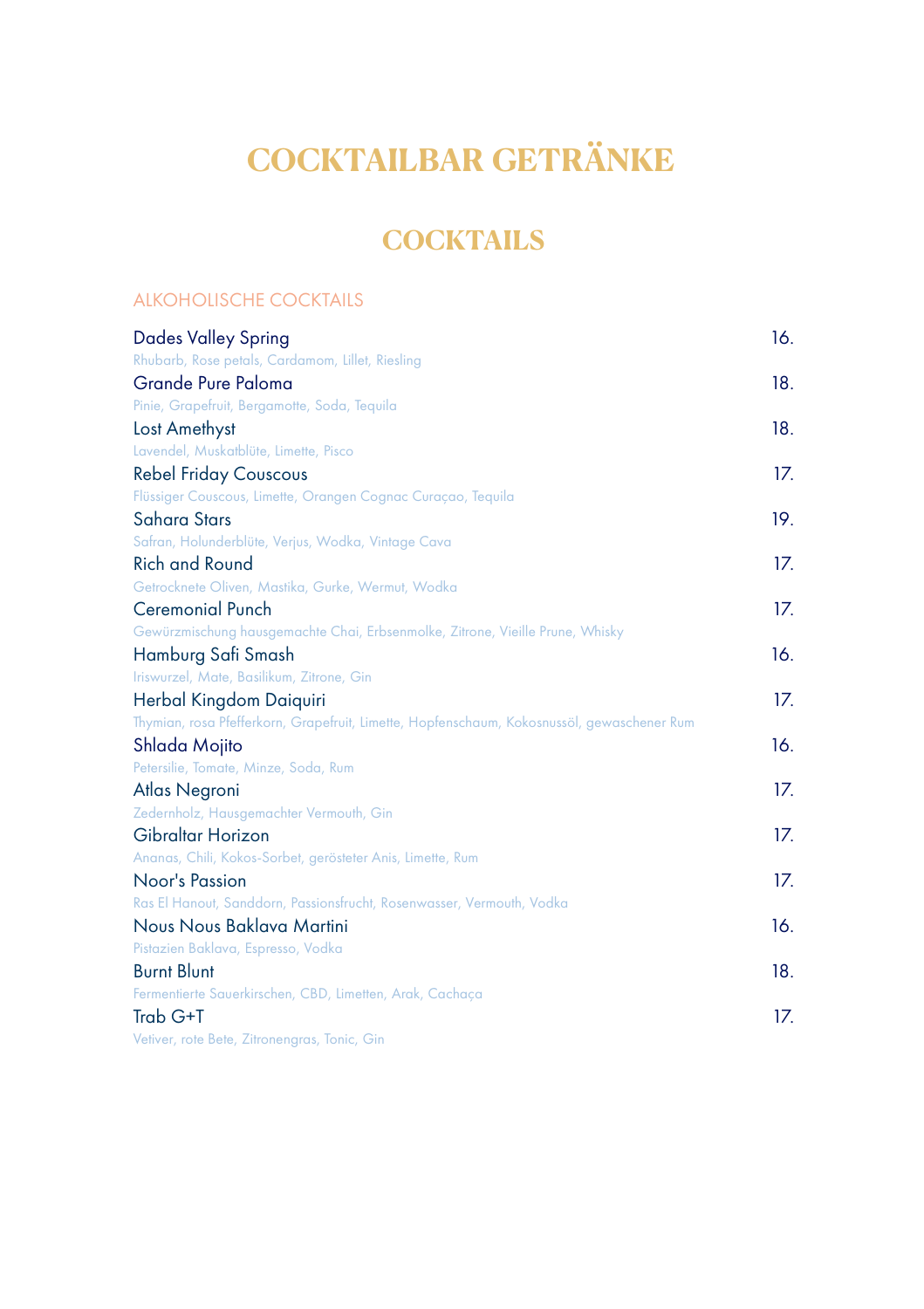### ALKOHOLFREI COCKTAILS

| <b>Smoking Dates sour</b>                                  | 12. |
|------------------------------------------------------------|-----|
| Geräucherter Tee, Datteln, Zitrone, 0% IPA                 |     |
| <b>Red City Spritz</b>                                     | 12. |
| Zitronengras, Ingwer, Soda, 0% Vermouth                    |     |
|                                                            |     |
| <b>SOFT GETRÄNKE</b>                                       |     |
| Chai Soda                                                  | 7.  |
| Gewürzmischung hausgemachter Chai, Vanille, Zitrusmischung |     |
| Limonade                                                   | 6.5 |
| Jasmin, Orangenblüte, Zitrone                              |     |
| Kombucha                                                   | 7.  |
| Erdbeere                                                   |     |
| oder                                                       |     |
| <b>Zitrone-Rosmarin</b>                                    |     |

| <b>Minze Eistee</b>                   | 6.5 |
|---------------------------------------|-----|
| Grüner Tee, getrocknete Ananas, Minze |     |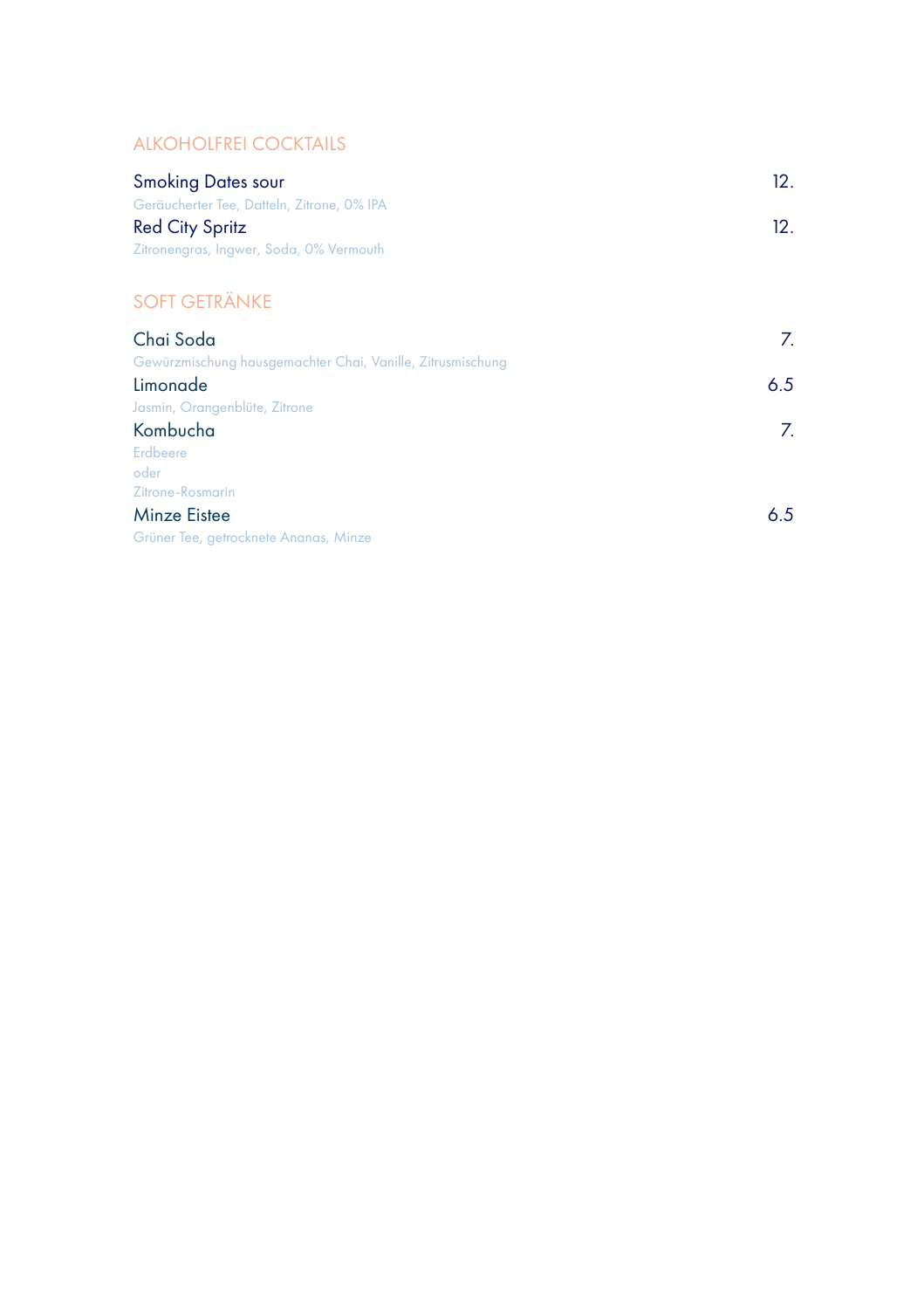# **ANDERE ALKOHOLISCHE GETRÄNKE**

### SPIRITUOSEN

| Wodka                                  |                          |           |
|----------------------------------------|--------------------------|-----------|
| Hanz                                   | 20ml<br>40 <sub>ml</sub> | 7.<br>12. |
| Tequila                                |                          |           |
| Ocho                                   | 20ml                     | 8.        |
| Mezcal                                 | 40 <sub>ml</sub>         | 14.       |
| Meteoro                                | 20ml                     | 11.       |
|                                        | 40 <sub>ml</sub>         | 19.       |
| Gin                                    |                          |           |
| <b>Bisbino</b>                         | 40 <sub>ml</sub>         | 13.       |
| Rum                                    |                          |           |
| <b>Plantation 3 stars</b>              | 40 <sub>ml</sub>         | 12.       |
| Whisky                                 |                          |           |
| Maker's Mark Bourbon                   | 40 <sub>ml</sub>         | 15.       |
| Monkey Shoulder Scotch                 | 40 <sub>ml</sub>         | 15.       |
| Talisker Storm Single Malt             | 40ml                     | 16.       |
| <b>Digestifs</b>                       |                          |           |
| Skinos Mastika                         | 20ml                     | 7.        |
| <b>Italicus Bergamotte</b>             | 20ml                     | 7.        |
| Calvados                               | 20ml                     | 7.        |
| Hausgemachter Wermut                   | 20ml                     | 6.        |
|                                        | 40ml                     | 10.       |
| <b>BIERE</b>                           |                          |           |
| Docteur Gabs Swaf Helles (vom Fass)    | 3.3 <sub>dl</sub>        | 5.5       |
| Docteur Gabs IPA (vom Fass)            | 3.3 <sub>dl</sub>        | 6.5       |
| Bier Factory Blackbier Dry Stout       | 3.3 <sub>dl</sub>        | 9.        |
| Bier Factory Wanderlust Swiss Pale Ale | 3.3 <sub>dl</sub>        | 9.        |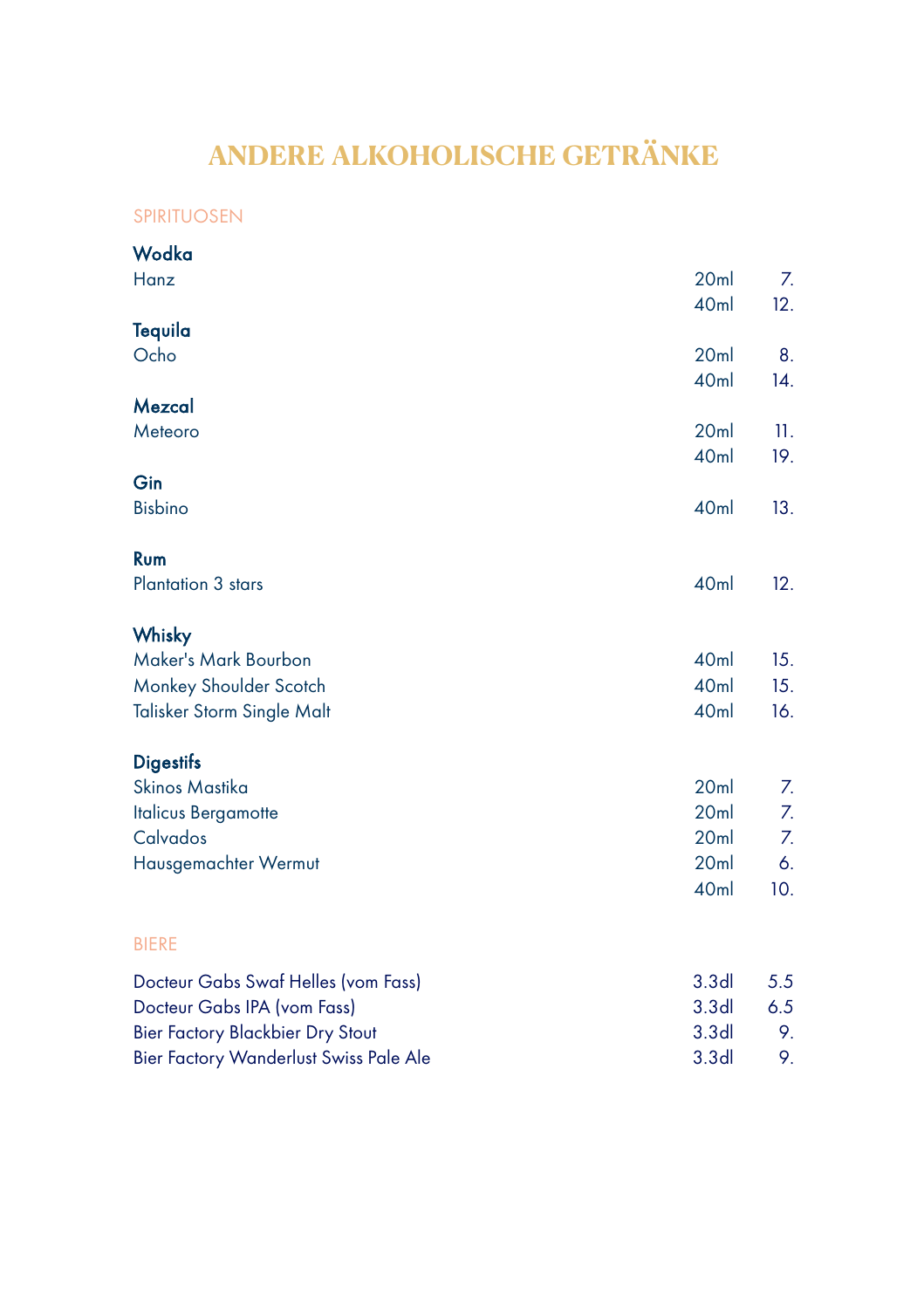# **WEINKARTE**

#### SCHAUMWEIN & CIDRE

| 2018 | Cidrerie du Vulcain, Trois Pepin, Fribourg, Schweiz<br>Apfel, Quitte, Birne            | 69.  |
|------|----------------------------------------------------------------------------------------|------|
| 2019 | Casa Rojo, Moltó Negre Rosé Cava Brut, Barcelona, Spanien                              | 79.  |
| N.V. | Trepat<br>Champagne Fleury, Blanc de Noirs, Champagne, Frankreich                      | 105. |
| N.V. | Pinot Noir, Chardonnay<br>Weingut Barth, Extra Brut, Rheingau, Deutschland<br>Riesling | 70.  |
|      |                                                                                        |      |

### WEISSWEIN

| 2021 | Obrecht, Blanc de Noir Schiefer, Graubünden, Schweiz<br>Pinot Noir                                                   | 76. |
|------|----------------------------------------------------------------------------------------------------------------------|-----|
| 2020 | Cru de l'Hôpital, 'Alloy' Sans Soufre, Neuchâtel, Schweiz<br>Chasselas                                               | 72. |
| 2020 | Domaine Christian Binner, Saveurs, Elsass, Frankreich                                                                | 65. |
| 2020 | Pinot Blanc, Riesling, Auxerois, Chasselas, Silvaner, Muscat<br>Domaine J. Pabiot, Prélude, Pouilly-Fumé, Frankreich | 75. |
| 2020 | Sauvignon Blanc<br>Vuillemez Pre et Fils Chardonnay, Mâcon-Villages, Frankreich                                      | 65. |
| 2020 | Chardonnay<br>Weingut Bastgen, Blauschiefer, Mosel, Deutschland                                                      | 63. |
| 2018 | Riesling<br>Franz Weninger, Fehérburgundi, Sopron, Ungarn                                                            | 65. |
|      | <b>Pinot Blanc</b>                                                                                                   |     |

### ORANGEWEIN

| 2020 | Weingut Bianka u. Daniel Schmitt, Sárga, Rheinhessen, Deutschland | ZL. |
|------|-------------------------------------------------------------------|-----|
|      | Gelber Muskateller                                                |     |
| 2020 | Pierre Frick Gewurztraminer Macération, Elsass, Frankreich        | 81. |
|      | Gewürztraminer                                                    |     |
| 2020 | Domaine de la Pinte, Sav'Or, Jura, Frankreich                     | 8.5 |
|      | Savagnin                                                          |     |

## ROSÉWEIN

| 2020 Franz Weninger, Rózsa Petsoviz, Sopron, Ungarn u. Burgerland | 64. |
|-------------------------------------------------------------------|-----|
| Pinot Noir, Sankt Laurent, Syrah                                  |     |

#### ROTWEIN

| 2018 Domaine de Beudon, Diolinoir, Wallis, Schweiz |  |
|----------------------------------------------------|--|
| <b>Diolinoir</b>                                   |  |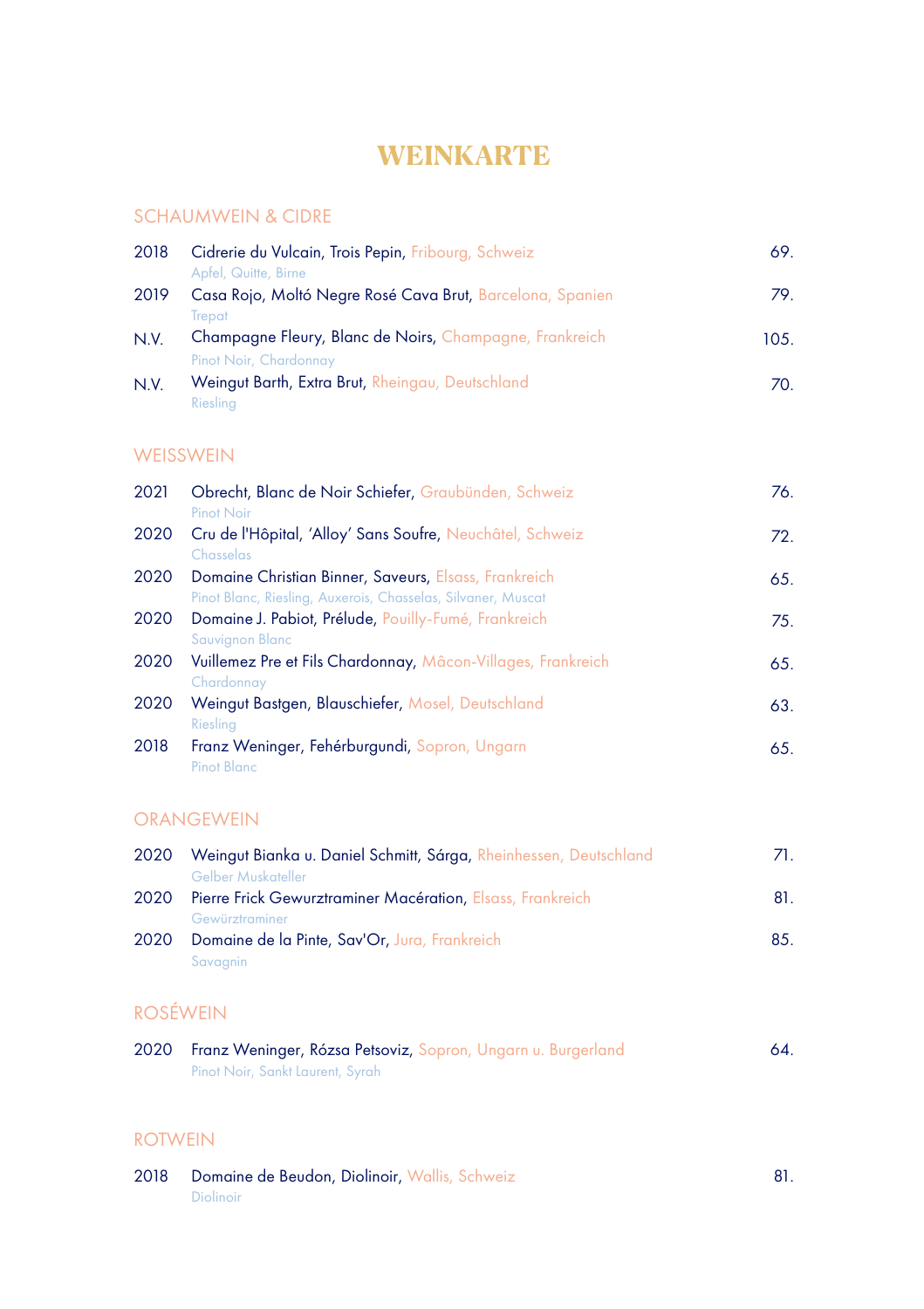| 2018 | Mas del Périé, Haut Côt(e) de Fruit, Sud-Ouest, Frankreich<br>Malbec                                   | 65. |
|------|--------------------------------------------------------------------------------------------------------|-----|
| 2020 | Ampeleia, Unlitro, Toskana, Italien<br>Alicante, Sangiovese, Carignano, Mourvèdre (1L)                 | 79. |
| 2020 | Clos d. Moulin aux Moines, Clos de la Perrière Monopole, Burgund, Frankreich<br>Pinot Noir             | 85. |
| 2019 | Clos du Caveau, Fruit Sauvage, Vacqueyras, Frankreich<br>Grenache, Syrah                               | 71. |
| 2019 | Bruna Grimaldi, Barbera d'Alba Scassa, Piemont, Italien<br>Barbera d'Alba                              | 64. |
| 2019 | Le Puy, Emilien, Bordeaux, Frankreich<br>Cabernet Franc, Cabernet Sauvignon, Merlot, Malbec, Carmenere | 95. |
| 2018 | Clos del Portal, Negre de Negres, Priorat, Spanien<br>Garnacha, Carmenere, Syrah                       | 83. |
| 2018 | Telmo Rodriguez, La Social, Ribera del Duero, Spanien<br>Tempranillo                                   | 73. |

# SÜSSWEIN

| 2021 Donnafugata, Kabir, Sizilien, Italien | $3.75d$ 63. |  |
|--------------------------------------------|-------------|--|
| Moscato di Pantelleria                     |             |  |

C  $\ddot{\circ}$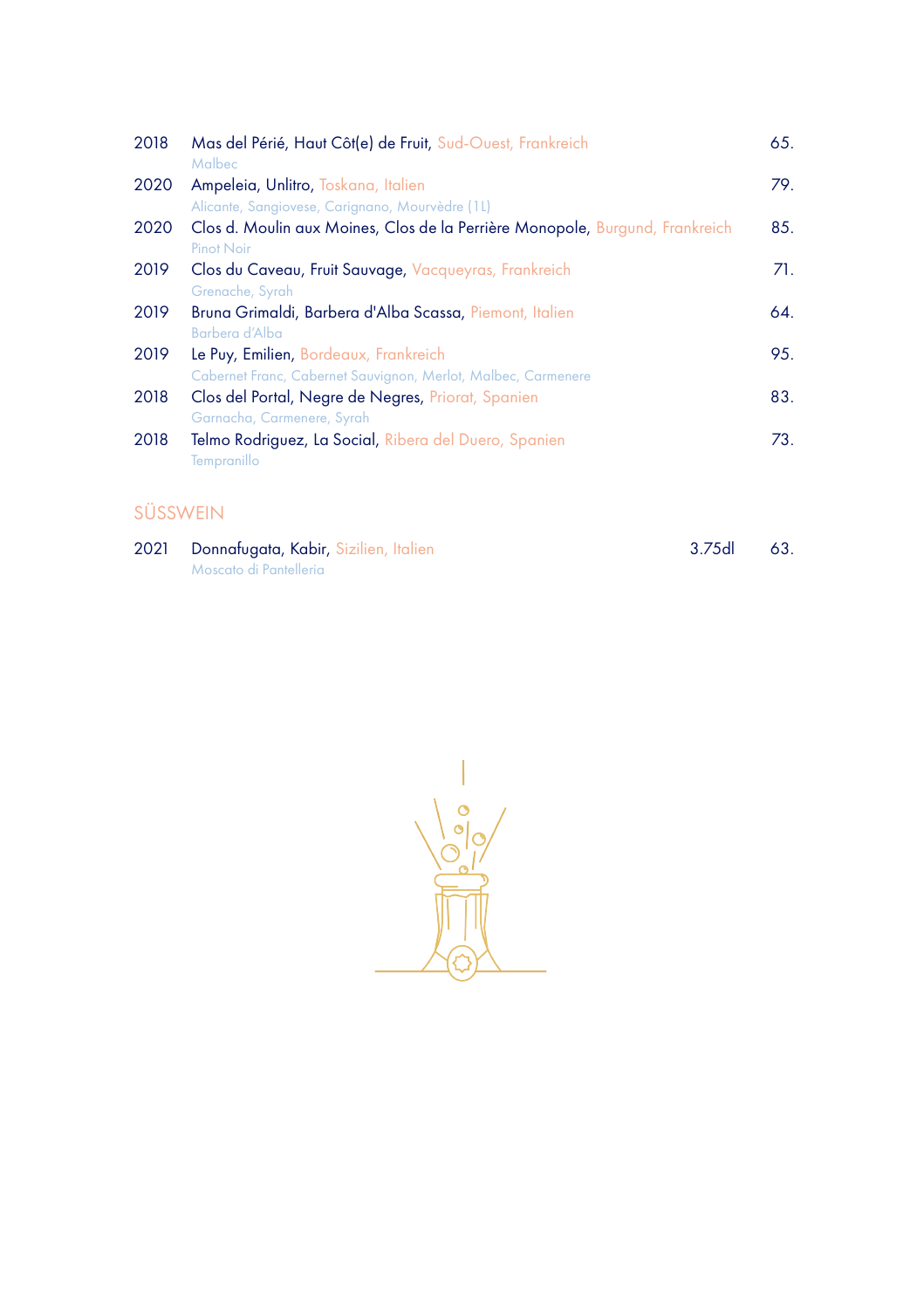# **OFFENE WEINE**

#### SCHAUMWEIN

| 2019             | Casa Rojo, Moltó Negre Rosé Cava Brut, Barcelona, Spanien<br>Trepat                                                   | 12.     |
|------------------|-----------------------------------------------------------------------------------------------------------------------|---------|
| N.V.             | Weingut Barth, Extra Brut, Rheingau, Deutschland<br>Riesling                                                          | 10.     |
| <b>WEISSWEIN</b> |                                                                                                                       |         |
| 2020             | Domaine J. Pabiot, Prélude, Pouilly-Fumé, Frankreich<br><b>Sauvignon Blanc</b>                                        | $\Pi$ . |
| 2020             | Domaine Christian Binner, Saveurs, Elsass, Frankreich<br>Pinot Blanc, Riesling, Auxerois, Chasselas, Silvaner, Muscat | 9.5     |
| 2020             | Weingut Bastgen, Blauschiefer, Mosel, Deutschland<br>Riesling                                                         | 9.      |
|                  | <b>ORANGEWEIN</b>                                                                                                     |         |
| 2020             | Weingut Bianka u. Daniel Schmitt, Sárga, Rheinhessen, Deutschland<br>Gelber Muskateller                               | 10.5    |
| <b>ROSÉWEIN</b>  |                                                                                                                       |         |
| 2020             | Franz Weninger, Rzsa Petsoviz, Sopron, Ungarn u. Österreich<br>Pinot Noir, Sankt Laurent, Syrah                       | 9.5     |
| <b>ROTWEIN</b>   |                                                                                                                       |         |
| 2018             | Mas del Périé, Haut Côt(e) de Fruit, Sud-Ouest, Frankreich<br>Malbec                                                  | 9.5     |
| 2020             | Ampeleia, Unlitro, Toskana, Italien<br>Alicante, Sangiovese, Carignano, Mourvèdre (1L)                                | 8.5     |
| 2018             | Telmo Rodriguez, La Social, Ribera del Duero, Spanien<br><b>Tempranillo</b>                                           | 11.     |

### SÜSSWEIN

| 2021 Donnafugata, Kabir, Sizilien, Italien | 0.5d |  |
|--------------------------------------------|------|--|
| Moscato di Pantelleria                     |      |  |

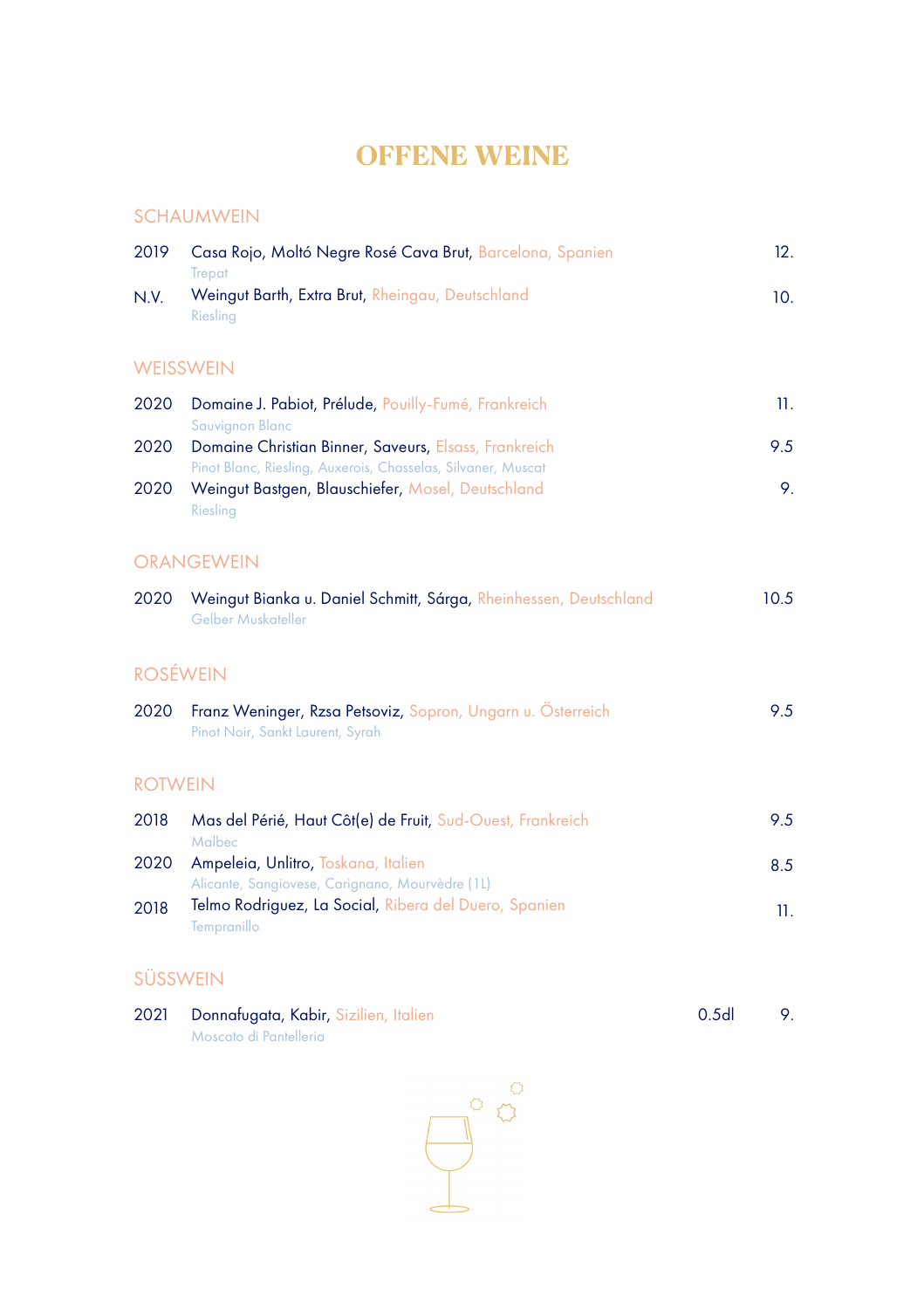# **COCKTAILBAR DRINKS**

# **COCKTAILS**

#### ALCOHOLIC COCKTAILS

| <b>Dades Valley Spring</b>                                                  | 16. |
|-----------------------------------------------------------------------------|-----|
| Rhubarb, Rose petals, Cardamom, Lillet, Riesling                            |     |
| Grande Pure Paloma                                                          | 18. |
| Pine, Grapefruit, Bergamot, Soda, Tequila                                   |     |
| Lost Amethyst                                                               | 18. |
| Lavender, Mace, Lime, Pisco                                                 |     |
| <b>Rebel Friday Couscous</b>                                                | 17. |
| Liquid Couscous, Lime, Cognac Orange Curaçao, Tequila                       |     |
| Sahara Stars                                                                | 19. |
| Saffron, Elderflower, Verjus, Vodka, Vintage Cava                           |     |
| <b>Rich and Round</b>                                                       | 17. |
| Sundried Olives, Mastika, Cucumber, Vermouth, Vodka                         |     |
| <b>Ceremonial Punch</b>                                                     | 17. |
| House Chai spice mix, Pea Whey, Lemon, Vieille Prune, Whisky                |     |
| Hamburg Safi Smash                                                          | 16. |
| Iris root, Mate, Basil, Lemon, Gin                                          |     |
| Herbal Kingdom Daiquiri                                                     | 17. |
| Thyme, Pink peppercorn, Grapefruit, Lime, Hops foam, Coconut Oil washed Rum |     |
| Shlada Mojito                                                               | 16. |
| Parsley, Tomato, Mint, Soda, Rum                                            |     |
| Atlas Negroni                                                               | 17. |
| Cedar oak, Homemade Vermouth, Gin                                           |     |
| Gibraltar Horizon                                                           | 17. |
| Pineapple, Chili, Coconut sorbet, Toasted anise, Lime, Rum                  |     |
| Noor's Passion                                                              | 17. |
| Ras El Hanout, Sea buckthorn, Passion fruit, Rose water, Vermouth, Vodka    |     |
| Nous Nous Baklava Martini                                                   | 16. |
| Pistacchio Baklava, Espresso, Vodka                                         |     |
| <b>Burnt Blunt</b>                                                          | 18. |
| Fermented Sour Cherries, CBD, Lime, Arak, Cachaça                           |     |
| Trab G+T                                                                    | 17. |
| Vetiver, Beetroot, Lemongrass, Tonic, Gin                                   |     |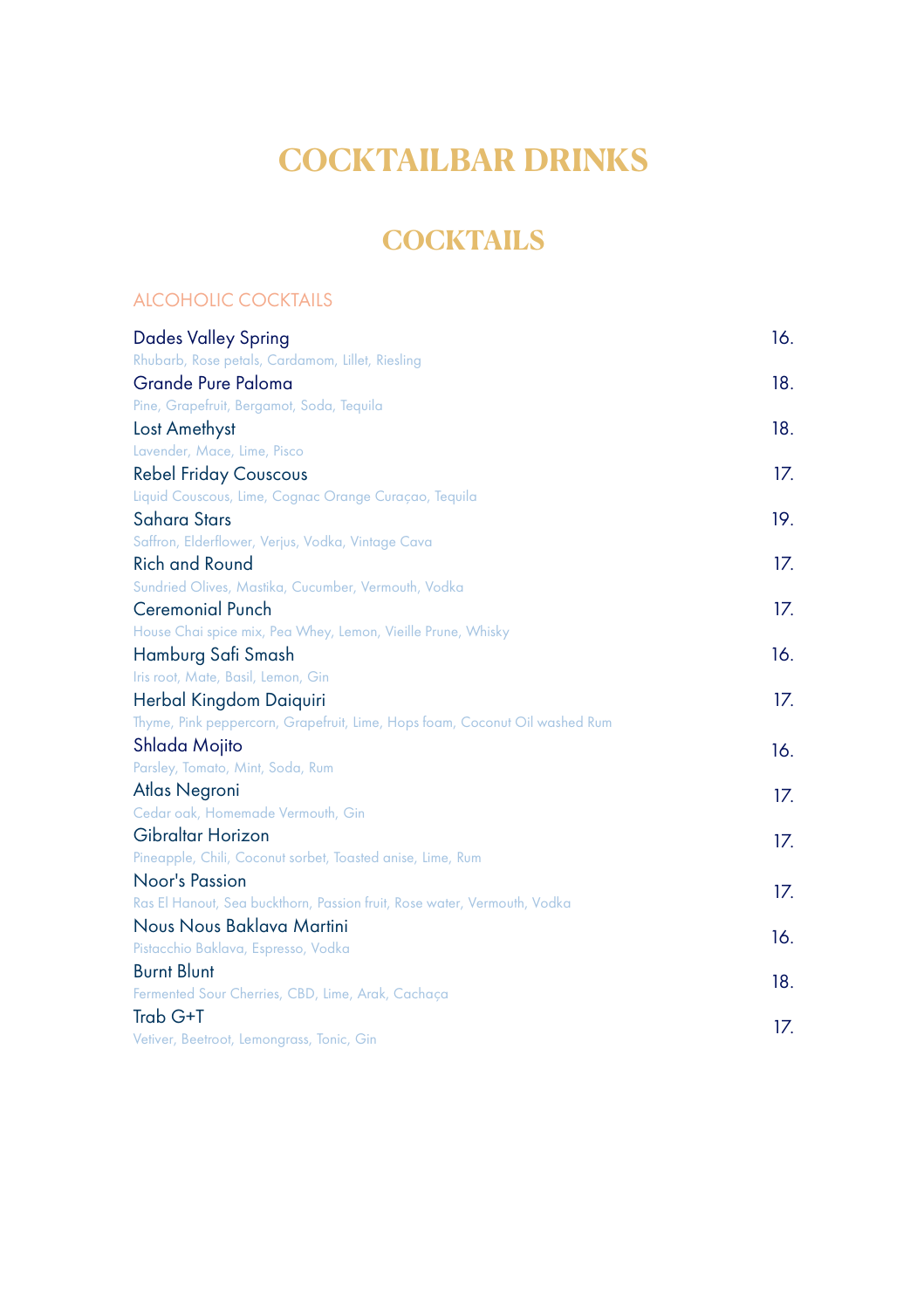### NON ALCOHOLIC COCKTAILS

| <b>Smoking Dates sour</b>                   | 12. |
|---------------------------------------------|-----|
| Smoked tea, Dates, Lemon, 0% IPA            |     |
| <b>Red City Spritz</b>                      | 12. |
| Lemongrass, Ginger, Soda, 0% Vermouth       |     |
|                                             |     |
| <b>SOFT DRINKS</b>                          |     |
| Chai Soda                                   | 7.  |
| House Chai spice blend, Vanilla, Citrus mix |     |
| Limonada                                    | 6.5 |
| Jasmine, orange blossom, lemon              |     |
| Kombucha                                    | 7.  |
| Strawberry                                  |     |
| <b>or</b>                                   |     |
| Lemon Rosemary                              |     |
| Mint Iced tea                               | 6.5 |
| Green tea, dried Pineapple, Mint            |     |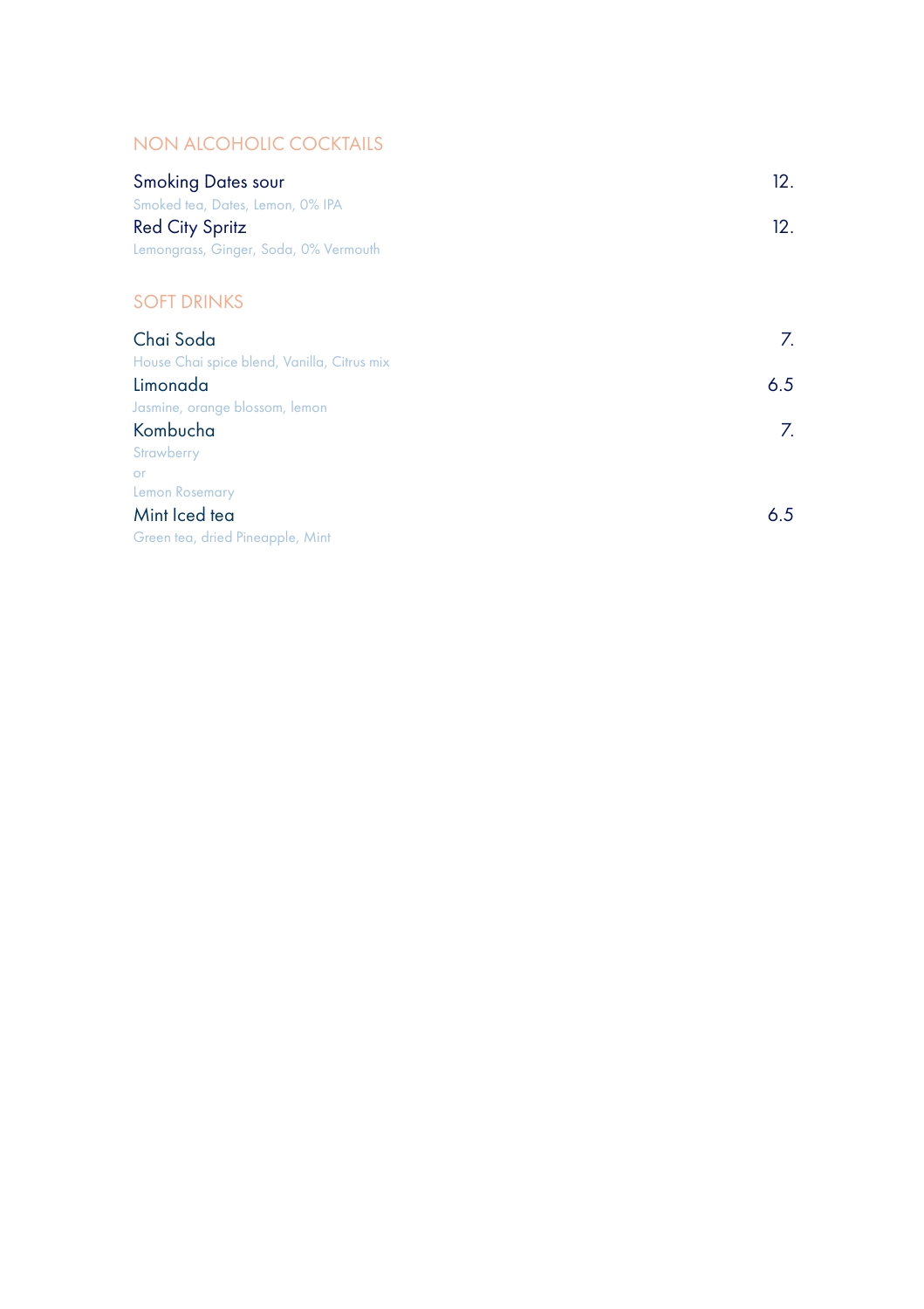# **OTHER ALCOHOLIC DRINKS**

SPIRITS

| Vodka                                  |                          |            |
|----------------------------------------|--------------------------|------------|
| Hanz                                   | 20ml<br>40 <sub>ml</sub> | 7.<br>12.  |
| <b>Tequila</b>                         |                          |            |
| Ocho                                   | 20ml<br>40 <sub>ml</sub> | 8.<br>14.  |
| Mezcal                                 |                          |            |
| Meteoro                                | 20ml<br>40ml             | 11.<br>19. |
| Gin                                    |                          |            |
| <b>Bisbino</b>                         | 40ml                     | 13.        |
| Rum                                    |                          |            |
| Plantation 3 stars                     | 40 <sub>ml</sub>         | 12.        |
| Whisky                                 |                          |            |
| Maker's Mark Bourbon                   | 40 <sub>ml</sub>         | 15.        |
| Monkey Shoulder Scotch                 | 40 <sub>ml</sub>         | 15.        |
| Talisker Storm Single Malt             | 40 <sub>ml</sub>         | 16.        |
| <b>Digestifs</b>                       |                          |            |
| Skinos Mastika                         | 20ml                     | 7.         |
| <b>Italicus Bergamot</b>               | 20ml                     | 7.         |
| Calvados                               | 20ml                     | 7.         |
| Homemade Vermouth                      | 20ml                     | 6.         |
|                                        | 40ml                     | 10.        |
| <b>BEERS</b>                           |                          |            |
| Docteur Gabs Swaf Helles (draft)       | 3.3 <sub>dl</sub>        | 5.5        |
| Docteur Gabs IPA (draft)               | 3.3 <sub>dl</sub>        | 6.5        |
| Bier Factory Blackbier Dry Stout       | 3.3 <sub>dl</sub>        | 9.         |
| Bier Factory Wanderlust Swiss Pale Ale | 3.3 <sub>dl</sub>        | 9.         |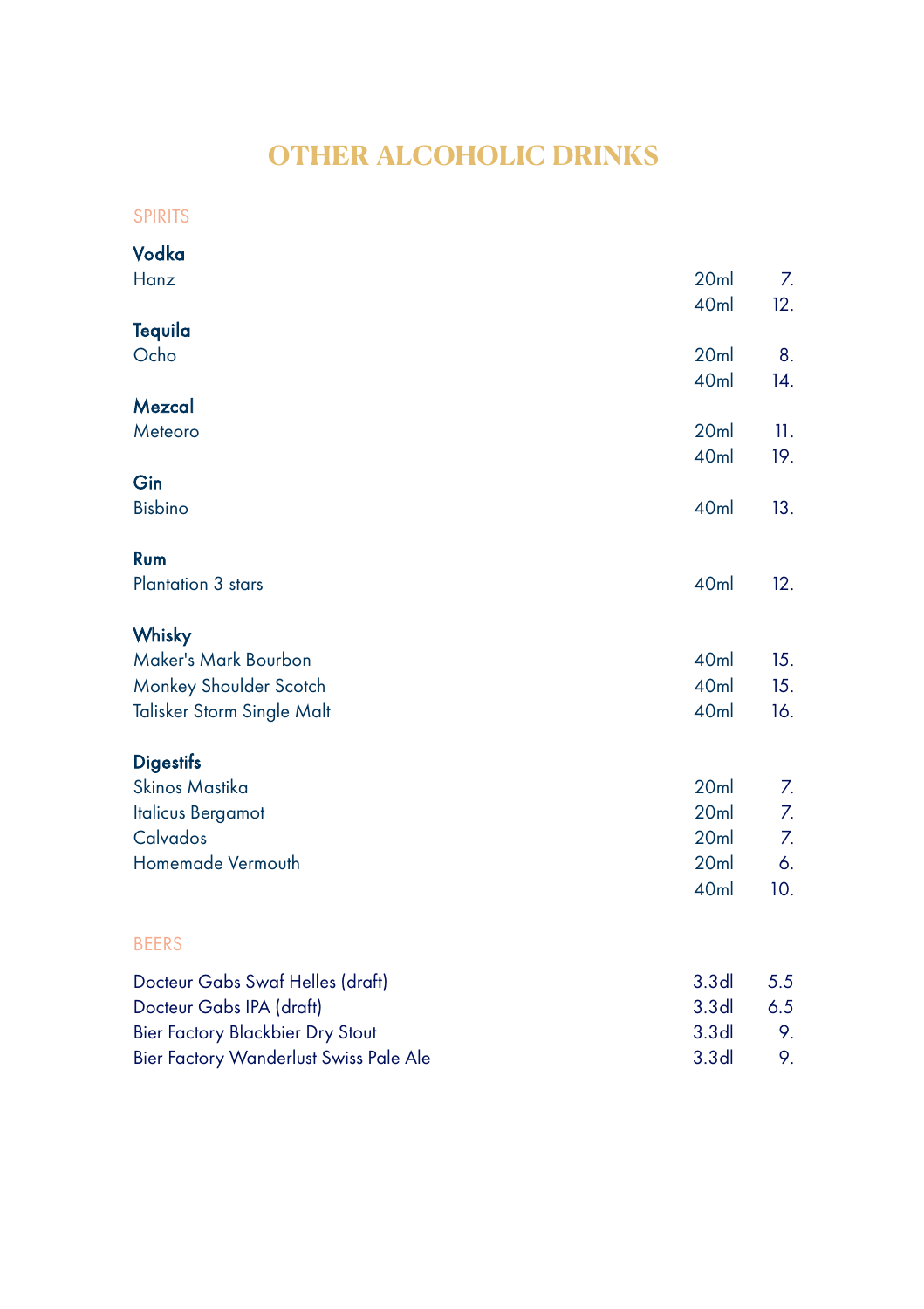# **WINE LIST**

#### SPARKLING WINE & CIDRE

| 2018 | Cidrerie du Vulcain, Trois Pepin, Fribourg, Switzerland<br>Apple, Quince, Pear | 69.  |
|------|--------------------------------------------------------------------------------|------|
| 2019 | Casa Rojo, Moltó Negre Rosé Cava Brut, Barcelona, Spain                        | 79.  |
| N.V. | Trepat<br>Champagne Fleury, Blanc de Noirs, Champagne, France                  | 105. |
|      | Pinot Noir, Chardonnay                                                         |      |
| N.V. | Weingut Barth, Extra Brut, Rheingau, Germany                                   | 70.  |
|      | Riesling                                                                       |      |

#### WHITE WINE

| 2021 | Obrecht, Blanc de Noir Schiefer, Graubünden, Switzerland<br>Pinot Noir                                           | 76. |
|------|------------------------------------------------------------------------------------------------------------------|-----|
| 2020 | Cru de l'Hôpital, 'Alloy' Sans Soufre, Neuchâtel, Switzerland<br>Chasselas                                       | 72. |
| 2020 | Domaine Christian Binner, Saveurs, Elsass, France                                                                | 65. |
| 2020 | Pinot Blanc, Riesling, Auxerois, Chasselas, Silvaner, Muscat<br>Domaine J. Pabiot, Prélude, Pouilly-Fumé, France | 75. |
| 2020 | Sauvignon Blanc<br>Vuillemez Pre et Fils Chardonnay, Mâcon-Villages, France                                      | 65. |
| 2020 | Chardonnay<br>Weingut Bastgen, Blauschiefer, Mosel, Germany                                                      | 63. |
| 2018 | Riesling<br>Franz Weninger, Fehérburgundi, Sopron, Hungary<br><b>Pinot Blanc</b>                                 | 65. |
|      |                                                                                                                  |     |

### ORANGE WINE

| 2020 | Weingut Bianka u. Daniel Schmitt, Sárga, Rheinhessen, Germany | ZL. |
|------|---------------------------------------------------------------|-----|
|      | Gelber Muskateller                                            |     |
| 2020 | Pierre Frick Gewurztraminer Macération, Elsass, France        | 81. |
|      | Gewürztraminer                                                |     |
| 2020 | Domaine de la Pinte, Sav'Or, Jura, France                     | 85. |
|      | Savagnin                                                      |     |

## ROSÉ WINE

| 2020 Franz Weninger, Rózsa Petsoviz, Sopron, Hungary / Austria | 64. |
|----------------------------------------------------------------|-----|
| <b>Pinot Noir, Sankt Laurent, Syrah</b>                        |     |

#### RED WINE

| 2018 Domaine de Beudon, Diolinoir, Wallis, Switzerland |  |
|--------------------------------------------------------|--|
| <b>Diolinoir</b>                                       |  |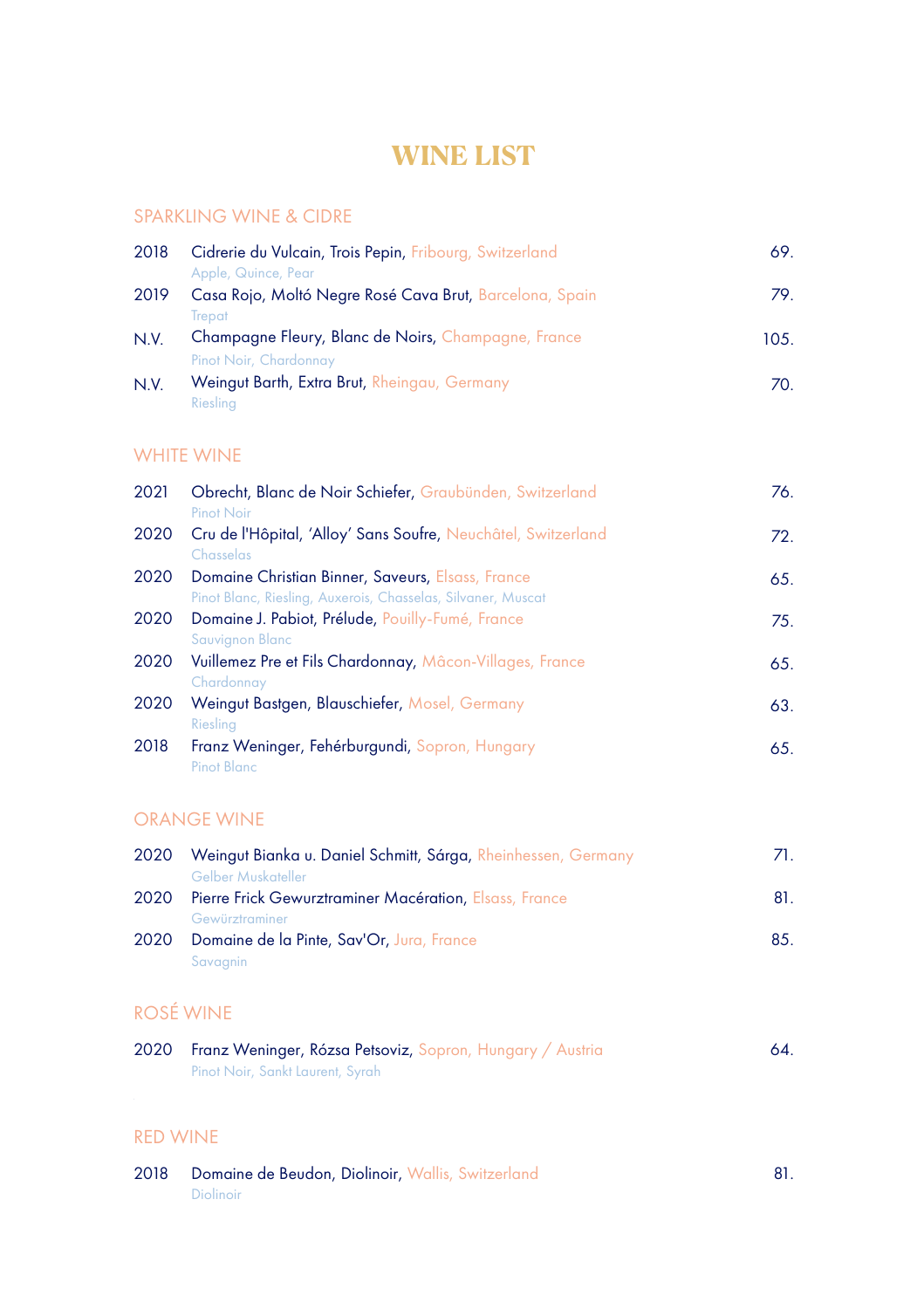| 2018 | Mas del Périé, Haut Côt(e) de Fruit, Sud-Ouest, France<br>Malbec                                   | 65. |
|------|----------------------------------------------------------------------------------------------------|-----|
| 2020 | Ampeleia, Unlitro, Toskana, Italy<br>Alicante, Sangiovese, Carignano, Mourvèdre (1L)               | 79. |
| 2020 | Clos d. Moulin aux Moines, Clos de la Perrière Monopole, Burgund, France<br>Pinot Noir             | 85. |
| 2019 | Clos du Caveau, Fruit Sauvage, Vacqueyras, France<br>Grenache, Syrah                               | 71. |
| 2019 | Bruna Grimaldi, Barbera d'Alba Scassa, Piemont, Italy<br>Barbera d'Alba                            | 64. |
| 2019 | Le Puy, Emilien, Bordeaux, France<br>Cabernet Franc, Cabernet Sauvignon, Merlot, Malbec, Carmenere | 95. |
| 2018 | Clos del Portal, Negre de Negres, Priorat, Spain<br>Garnacha, Carmenere, Syrah                     | 83. |
| 2018 | Telmo Rodriguez, La Social, Ribera del Duero, Spain<br>Tempranillo                                 | 73. |

### SWEET WINE

| 2021 Donnafugata, Kabir, Sicily, Italy | $3.75d$ 63. |  |
|----------------------------------------|-------------|--|
| Moscato di Pantelleria                 |             |  |